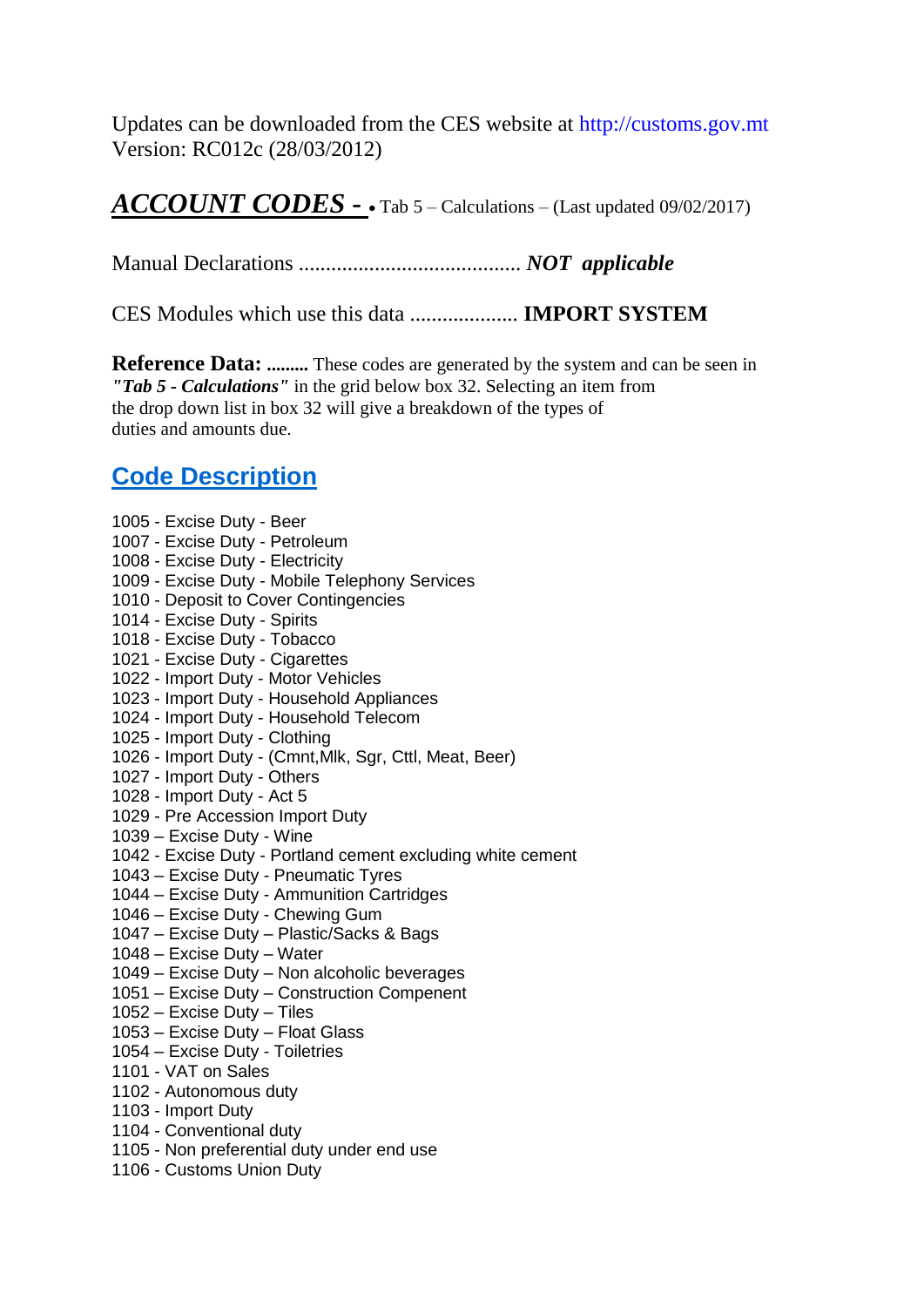- 1110 Supplementary unit import
- 1111 Supplementary unit export
- 1112 Duty Suspension
- 1115 Autonomous suspension under end used
- 1119 Airworthiness tariff suspension
- 1122 GATT bound/autonomous duty quotas
- 1123 Non preferential tariff quota under end use
- 1133 Excise Duty on Maltese Beer
- 1140 Duty pref re-import of made textiles (epi)
- 1141 Duty preference in connection with duty suspension
- 1142 Duty pref in other respects (w/o quota and ceilng)
- 1143 Duty preference with quota
- 1144 Duty preference with ceiling
- 1145 Preference under end use
- 1146 Preferential tariff quota under end use
- 1147 Customs Union Quota
- 1150 End-use
- 1211 Bonded Stores Licences
- 1251 Proceeds from Sales (Revenue)
- 1269 Miscellaneous Fines
- 1277 Import prohibition
- 1278 Export prohibition
- 1301 Certificates/Permits/Licences
- 1305 Weighing Fees
- 1333 Ship's Bunkers' Diesel (40c/t)
- 1334 Ship's Bunkers' Fuel Oil (20 C/T)
- 1349 Miscellaneous Fees
- 1419 Store Rent
- 1420 Merchant's Request As Revenue
- 1421 Payments By MDD
- 1422 Removal Expenses
- 1423 Sale of Forms
- 1424 Security Seals
- 1464 Declaration of subheading submitted to restriction
- 1487 (do not use) Representative price (poultry)
- 1488 Unit value
- 1489 Representative price (sugar, poultry / eggs)
- 1490 Standard import value
- 1499 Miscellaneous Reimbursements
- 1500 Repayment of Excise Duty
- 1551 Provisional antidumping duty
- 1552 Definitive antidumping duty
- 1553 Provisional countervailing duty
- 1554 Definitive countervailing duty
- 1555 Anti-dumping/countervailing duty Pending collect
- 1561 Notice of initiation of an anti-dumping or counter
- 1562 Suspended anti-dumping or countervailing duty
- 1563 Dump Undertakings
- 1564 Anti-dumping or countervailing registration
- 1566 Anti-dumping statistic
- 1570 Anti-dumping/countervailing duty Control
- 1625 Statistic reference price fish
- 1651 Security (sugar poultry/eggs) based on representative price
- 1652 Additional Duty (sugar, poultry/eggs) based on CIF price
- 1655 (do not use) Security (poultry) based on representative price